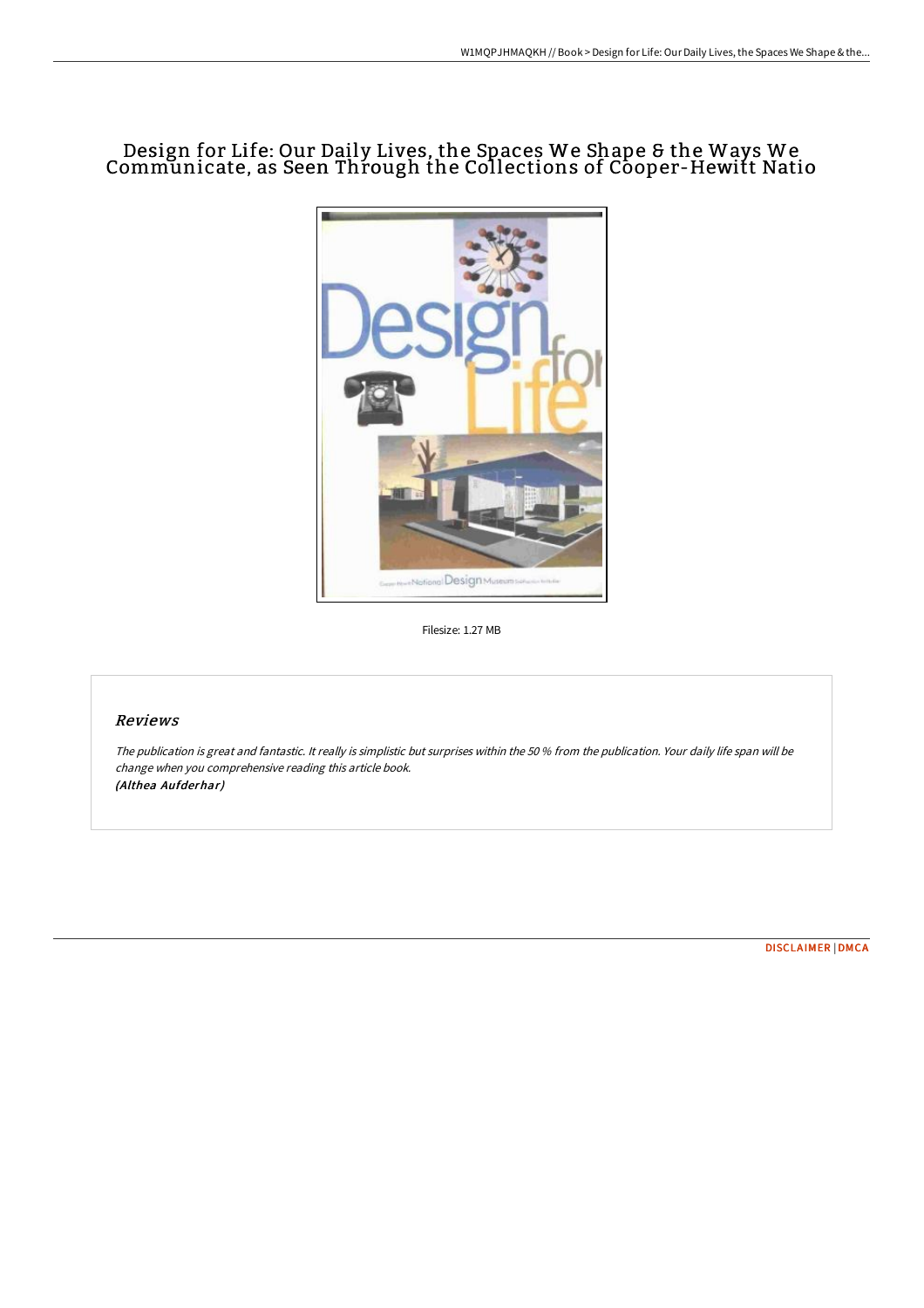### DESIGN FOR LIFE: OUR DAILY LIVES, THE SPACES WE SHAPE & THE WAYS WE COMMUNICATE, AS SEEN THROUGH THE COLLECTIONS OF COOPER-HEWITT NATIO



To get Design for Life: Our Daily Lives, the Spaces We Shape & the Ways We Communicate, as Seen Through the Collections of Cooper-Hewitt Natio PDF, remember to access the web link under and download the document or get access to other information which might be related to DESIGN FOR LIFE: OUR DAILY LIVES, THE SPACES WE SHAPE & THE WAYS WE COMMUNICATE, AS SEEN THROUGH THE COLLECTIONS OF COOPER-HEWITT NATIO ebook.

Cooper Hewitt Museum, 1997. Paperback. Book Condition: New. Excellent Trade PB: NEW, May have very light, normal shelf edge wear; Most intl arrive 4-10 business days. Choose Expedited or 2 day for faster delivery.

 $\overline{\mathbf{P}^{\mathbf{p}}}$ Read Design for Life: Our Daily Lives, the Spaces We Shape & the Ways We [Communicate,](http://techno-pub.tech/design-for-life-our-daily-lives-the-spaces-we-sh.html) as Seen Through the Collections of Cooper-Hewitt Natio Online

**Download PDF Design for Life: Our Daily Lives, the Spaces We Shape & the Ways We [Communicate,](http://techno-pub.tech/design-for-life-our-daily-lives-the-spaces-we-sh.html) as Seen Through** the Collections of Cooper-Hewitt Natio